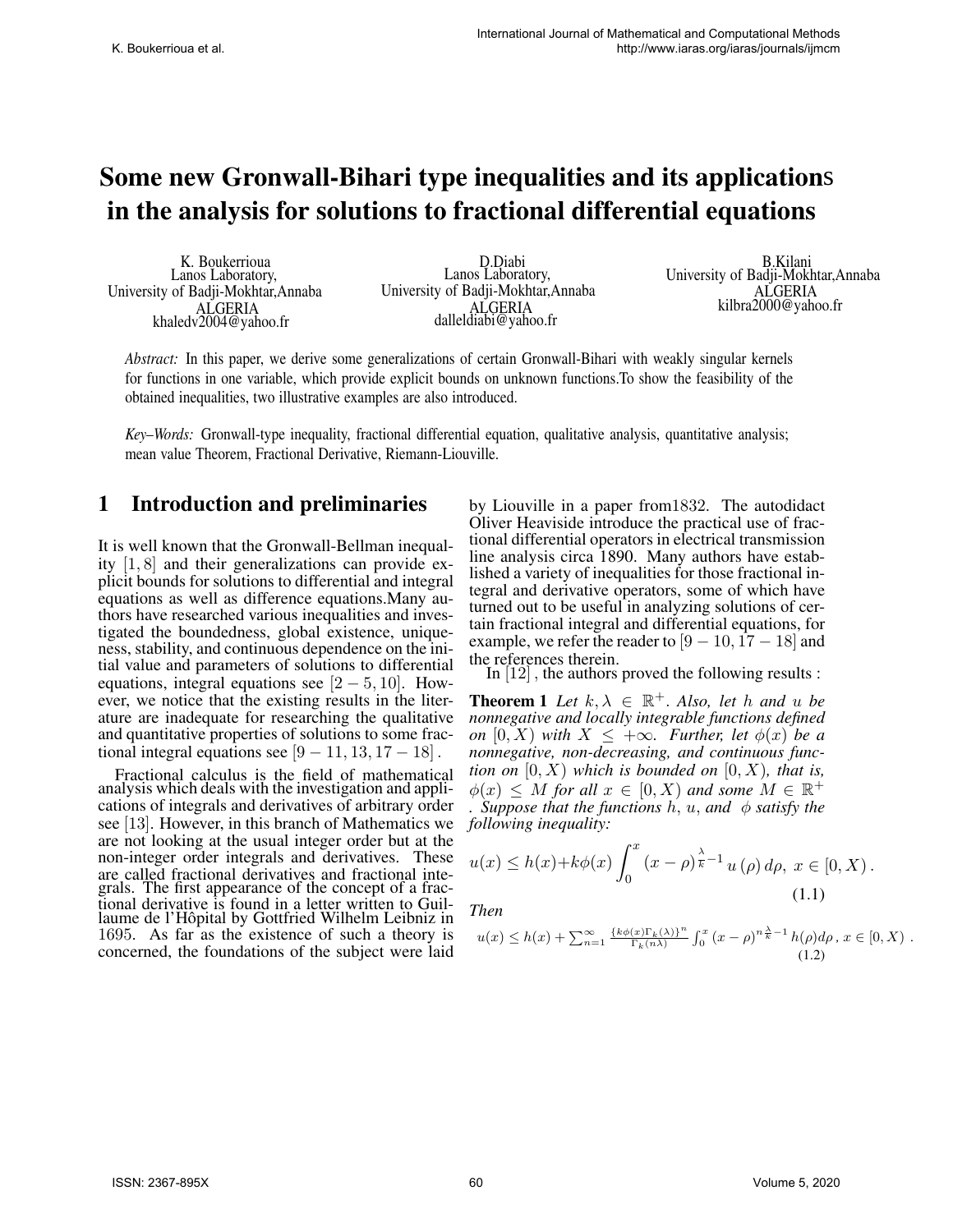**Corollary** 1 Let  $k, \lambda \in \mathbb{R}^+$  Also, let h and u be non*negative and locally integrable functions defined on* [1, X) *with* X ≤ +∞*. Further, let* φ(x) *be a nonnegative, nondecreasing, and continuous function on*  $[0, X)$  which is bounded on  $[1, X)$  that is,  $\phi(x) \leq M$ *for all*  $x \in [1, X)$  *and some*  $M \in \mathbb{R}^+$ *. Suppose that the functions*  $h, u,$  *and*  $\phi$  *satisfy the following inequality:*

$$
u(x) \le h(x) + k\phi(x) \int_0^x \left(\ln \frac{x}{\rho}\right)^{\frac{\lambda}{k}-1} u(\rho) \frac{d\rho}{\rho},
$$
  

$$
(x \in [1, X)).
$$
 (1.3)

*Then*

$$
u(x) \le h(x) + \sum_{n=1}^{\infty} \frac{\left\{k\phi(x)\Gamma_k(\lambda)\right\}^n}{\Gamma_k(n\lambda)} \int_1^x \left(\ln\frac{x}{\rho}\right)^{n\frac{\lambda}{k}-1} h(\rho) \frac{d\rho}{\rho}
$$
  
(x \in [1, X)). (1.4)

In this paper, we establish some new Gronwalltype inequalities associated with Riemann-Liouville k− and Hadamard k-fractional derivatives which generalize some result given in [12] .We also present some nonlinear integral inequalities with singular kernels of Bihari type,we apply the results established to research boundedness, uniqueness for the solution to some certain integral equations.

Now, some important properties for the modified Riemann-Liouville derivative and fractional integral are listed as follows :

Definition 1 *The Riemann-Liouville fractional integral of order*  $\alpha$  *on the interval*  $[0, x]$  *is defined by*

$$
(I^{\alpha}f) := \frac{1}{\Gamma(\alpha)} \int_0^x (x - \tau)^{\alpha - 1} f(\tau) d\tau \quad (x > 0),
$$
\n(1.5)

*where*

$$
\Gamma(\alpha) = \int_0^\infty s^{\alpha - 1} \exp\left(-s\right) ds,
$$

*which is well defined for*  $\alpha > 0$ *.* 

Definition 2 *The modified Riemann-Liouville derivative of order* α *is defined by*

$$
\left(D_x^{\alpha} f\right)(x) = \begin{cases} \frac{1}{\Gamma(n-\alpha)} \frac{d}{dx} \int_0^x (x - \zeta)^{-\alpha} \left(f\left(\zeta\right) - f(0)\right) d\zeta, & 0 < \alpha < 1 \\ \left(f^{(n)}\left(x\right)\right)^{(\alpha - n)}, & n \le \alpha < n + 1, & n \ge 1 \end{cases}
$$
\n
$$
(1.6)
$$

The Hadamard fractional integral  $_H D_{1,x}^\mu f\,$  of order  $\mu > 0$  *is defined by* 

$$
_H D_{1,x}^{\mu} f := \frac{1}{\Gamma(\mu)} \int_1^x \left( \ln \frac{x}{\tau} \right)^{\mu - 1} f(\tau) \frac{d\tau}{\tau} \quad (x > 1)
$$
\n(1.7)

The Hadamard fractional derivative  $_HD_{1,x}^{\mu}f$  of or*der*  $\mu > 0$  *is defined by* 

$$
_HD_{1,x}^{\mu}f := \frac{1}{\Gamma(n-\mu)} \left( x \frac{d}{dx} \right)^n \int_1^x \left( \ln \frac{x}{\tau} \right)^{n-\mu-1} f(\tau) \frac{d\tau}{\tau}
$$
  
(x > 1)  
[n = [\mu] + 1; x > 0), (1.8)

 $\frac{d\rho}{\rho}$ , *Here and in the following, let*  $\mathbb{C}, \mathbb{R}, \mathbb{R}^+, \mathbb{R}_+, \mathbb{N},$ and  $\mathbb{Z}_0^-$  be the sets of complex numbers, real num*bers,positive real numbers, nonnegative real numbers, positive- integers, and non-positive integer, respectively.*

Dĭaz and Pariguan [6] introduced k-gamma function  $\Gamma_k$  defined by

$$
\Gamma_k(z) = \int_0^\infty e^{-\frac{t^k}{k}} t^{z-1} dt \qquad \qquad [[\Re(z)] > 0; k \in \mathbb{R}^+)
$$
\n(1.9)

which has the following relationships:

 $\Gamma_k(z + k) = z \Gamma_k(z), \ \Gamma_k(k) = 1$  (1.10)

and

$$
\Gamma_k(\gamma) = k^{\frac{\gamma}{k} - 1} \Gamma\left(\frac{\gamma}{k}\right). \tag{1.11}
$$

Also,  $k - beta$  function  $B_k(\alpha, \beta)$  is defined by

$$
B_k(\alpha, \beta) = \begin{cases} \frac{1}{k} \int_0^1 t^{\frac{\alpha}{k} - 1} \left(1 - t\right)^{\frac{\beta}{k} - 1} dt & (\min\left\{\Re\left(\alpha\right), \Re\left(\beta\right)\right\} > 0) \\ \frac{\Gamma_k(\alpha)\Gamma_k(\beta)}{\Gamma_k(\alpha + \beta)} & (\alpha, \beta \in \mathbb{C} \setminus k\mathbb{Z}_0^-), \end{cases}
$$
(1.12)

where  $k\mathbb{Z}_0^-$  denotes the set of k-multiples of the elements in  $\mathbb{Z}_0^-$ .

Among many generalizations of the Mittag-Leffler function, one of them is recalled (see  $[15, 16]$ ) :

$$
E_{\lambda,\beta} = \sum_{n=0}^{\infty} \frac{z^n}{\Gamma(\lambda n + \beta)} \quad (\lambda, \beta \in \mathbb{C}; \mathfrak{R}(\lambda) > 0),
$$
\n(1.13)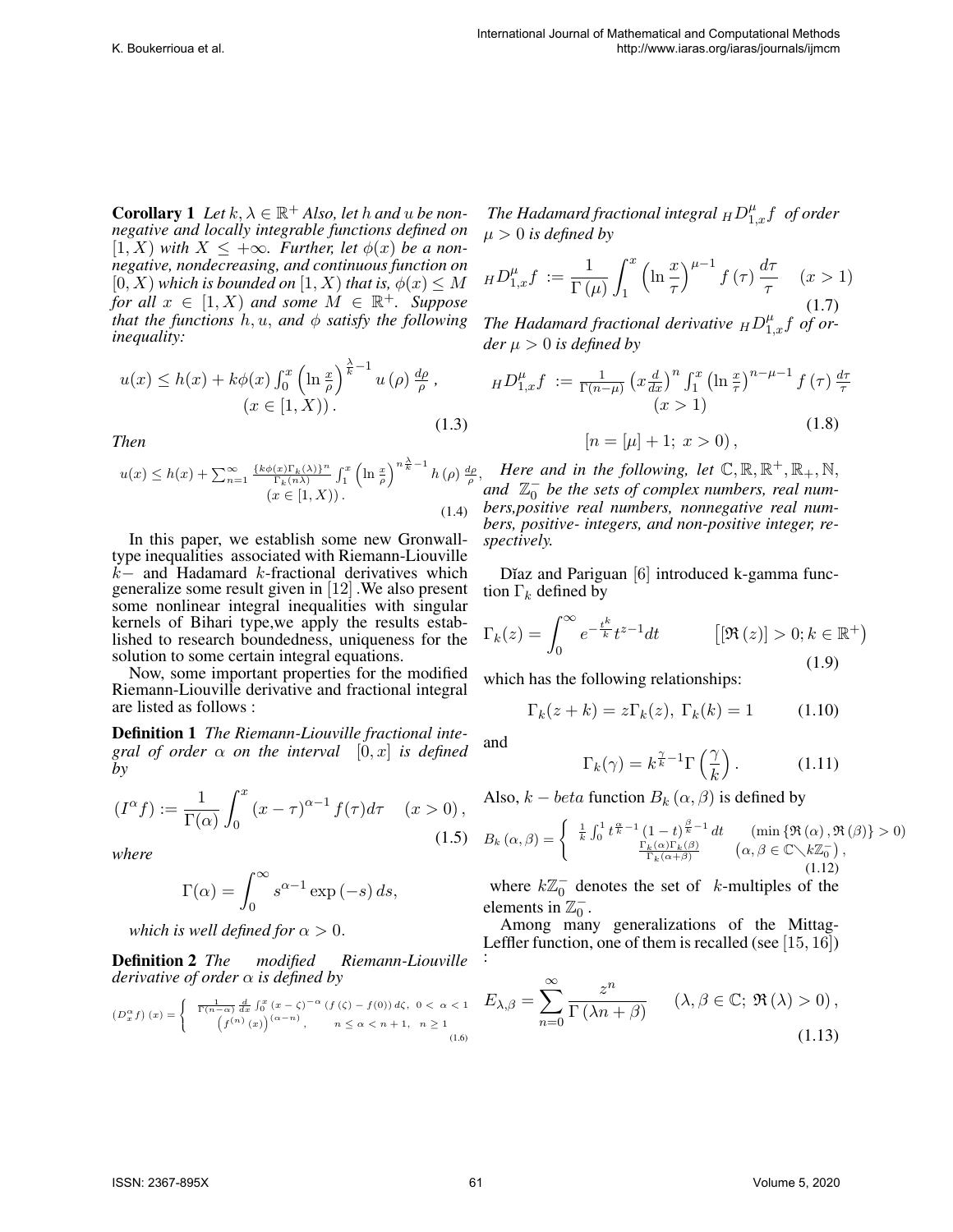which is further generalized and called k-Mittag- $2$ Leffler function as follows:

$$
E_{k,\lambda,\beta} = \sum_{n=0}^{\infty} \frac{z^n}{\Gamma_k(\lambda n + \beta)} \left( \lambda, \ \beta \in \mathbb{C}; \ \Re(\lambda) > 0; \ k \in \mathbb{R}_+ \right).
$$

**Lemma 1** ([17]) *Suppose*  $0 < \alpha < 1$ , f is a contin*uous function, then*

$$
D_t^{\alpha} \left( I^{\alpha} f(t) \right) = f(t).
$$

**Lemma 2** ([7]) Suppose that  $a \geq 0$ ,  $p \geq q \geq 0$  and  $p \neq 0$ , then

$$
a^{\frac{q}{p}}\leq \frac{q}{p}\varepsilon^{\frac{q-p}{p}}a+\frac{p-q}{p}\varepsilon^{\frac{q}{p}}.
$$

for any  $\varepsilon > 0$ .

**Lemma 3** ([17]) *Let*  $\alpha > 0$ ,  $a(t)$ ,  $b(t)$ ,  $u(t)$  *be continuous functions defined on*  $t \geq 0$ . *Then for*  $t \geq 0$ ,

$$
D_t^{\alpha}u(t) \le a(t) + b(t)u(t).
$$

*Implies*

$$
u(t) \le u(0) \exp \left\{ \int_0^{\frac{t^{\alpha}}{\Gamma(1+\alpha)}} b\left(s\Gamma(1+\alpha)\right)^{\frac{1}{\alpha}} \right) ds \right\}
$$
  
+  $\frac{1}{\Gamma(\alpha)} \int_0^t (t-\tau)^{\alpha-1} a(\tau)$   
 $\times \exp \left\{ - \int_{\frac{t^{\alpha}}{\Gamma(1+\alpha)}}^{\frac{t^{\alpha}}{\Gamma(1+\alpha)}} b\left(s\Gamma(1+\alpha)\right)^{\frac{1}{\alpha}} \right\} d\tau.$ 

**Definition 3 ([5])** *A function*  $w : \mathbb{R}_+ \to \mathbb{R}_+$  *is said to belong to class* F*, if it satisfies the following conditions*

$$
w(x) > 0, \text{ is non-decreasing and continuous for } x \ge 0,
$$
  
\n
$$
\frac{1}{a}w(x) \le w\left(\frac{x}{a}\right), \text{ for } a > 0.
$$

## **Main Results**

**Theorem 2** Suppose that  $k, \lambda \in \mathbb{R}^+$ , h, u are *nonnegative locally integrable functions defined on*  $[0, X]$  with  $X \leq +\infty$ . Further, let  $\phi(x)$ be a non*negative, nondecreasing, and continuous function on*  $[0, X)$  *which is bounded on*  $[0, X)$ *, that is,*  $\phi(x) \leq$  $\stackrel{\sim}{M}$  *for all*  $x \in [0, X)$  *and some*  $\stackrel{\sim}{M} \in \mathbb{R}^+$ *. Suppose that the functions*  $h, u,$  *and*  $\phi$  *satisfy the following inequality:*

$$
u^{p}(x) \le h(x) + k \phi(x) \int_{0}^{x} (x - \rho)^{\frac{\lambda}{k} - 1} u^{q}(\rho) d\rho,
$$
  
(x \in [0, X)). (2.1)

*where*  $p \neq 0$ ,  $p \geq q > 0$ , are constants. Then

$$
u(x) \leq \left\{ \widetilde{h}(x) + \sum_{n=1}^{\infty} \frac{\left\{ k \widetilde{\phi}(x) \Gamma_k(\lambda) \right\}^n}{\Gamma_k(n\lambda)} \int_0^x (x - \rho)^{n \frac{\lambda}{k} - 1} \widetilde{h}(\rho) d\rho \right\}^{\frac{1}{p}},
$$
  

$$
x \in [0, X),
$$
 (2.2)

*where*

$$
\widetilde{h}(x) = h(x) + \frac{k^2}{\lambda} \frac{p - q}{p} \varepsilon^{\frac{q}{p}} x^{\frac{\lambda}{k}} \phi(x), \widetilde{\phi}(x) = \frac{q}{p} \varepsilon^{\frac{q - p}{p}} \phi(x) .
$$
\n(2.3)

*Proof.* Denote the right-hand side of  $(2.1)$  by  $z(x)$ . *Then we have*

$$
u(x) \leq z^{\frac{1}{p}}(x), \qquad (x \in [0, X)).
$$
 (2.4)

*So it follows that*

$$
z(x) \le h(x) + k\phi(x) \int_0^x (x - \rho)^{\frac{\lambda}{k} - 1} z^{\frac{q}{p}}(\rho) d\rho, (x \in [0, X)).
$$
\n(2.5)

*Using Lemma 2, we obtain that*

$$
z(x) \le h(x) + k\phi(x) \int_0^x (x - \rho) \frac{\lambda}{k} - 1 \left( \frac{q}{p} \varepsilon^{\frac{q-p}{p}} z(\rho) + \frac{p-q}{p} \varepsilon^{\frac{q}{p}} \right) d\rho,
$$
  

$$
(x \in [0, X)) .
$$
 (2.6)

*The inequality* (2.6) *can be rewritten as*

$$
z(x) \le \widetilde{h}(x) + k\widetilde{\phi}(x) \int_0^x (x - \rho)^{\frac{\lambda}{k} - 1} z(\rho) d\rho \tag{2.7}
$$

*where and*  $\hat{h}$  *and*  $\hat{k}$  *are defined as in* (2.3). *Applying Theorem 1 to* (2.7)*, we can get the desired inequality* (2.2)*.*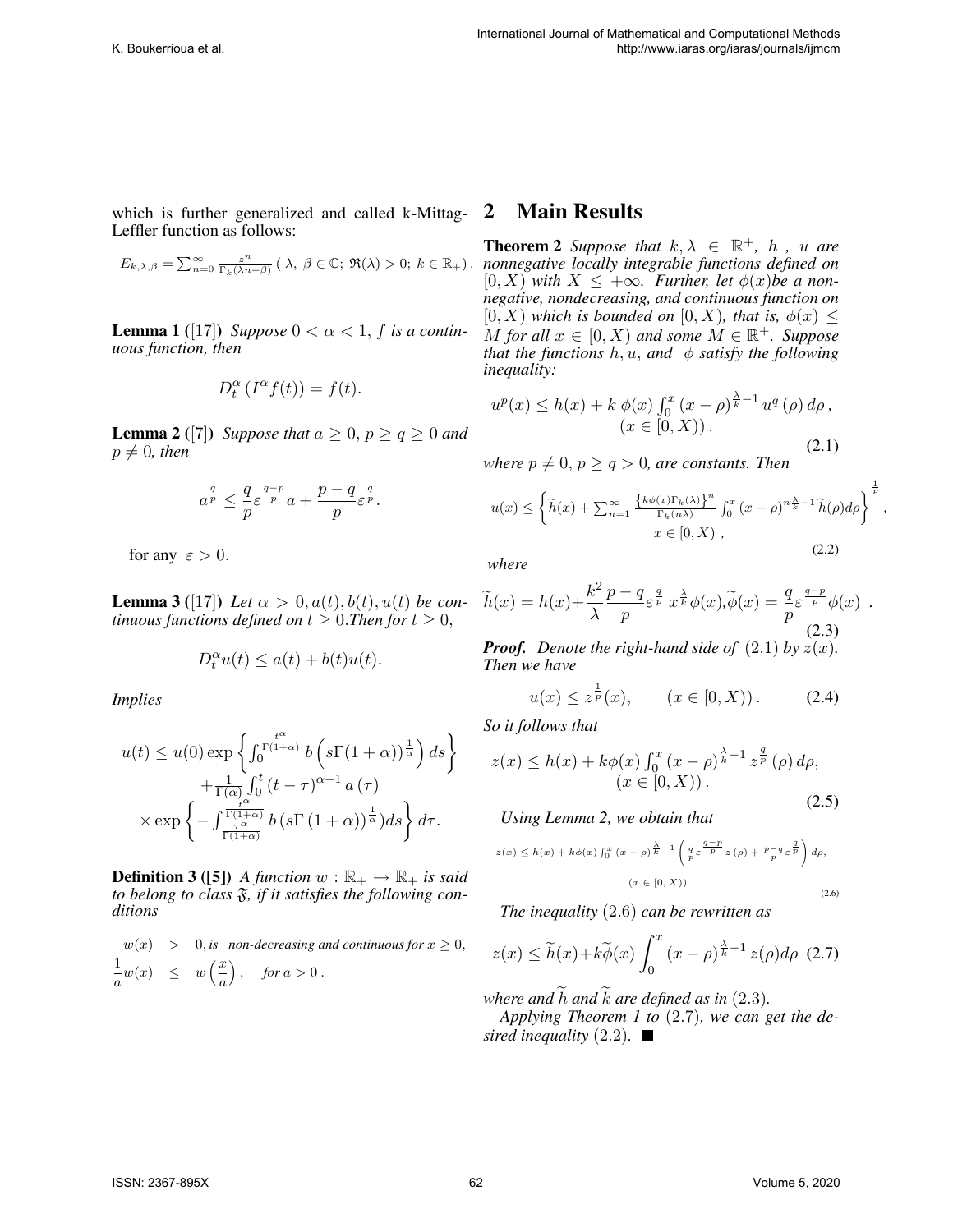*Remark 1 If*  $p = q = 1$ *, then Theorem 2 reduces to Theorem 1.*

**Theorem 3** *Let*  $k$ ,  $\lambda$ ,  $p$ ,  $q$  *are defined as in Theorem 2. Also, let* h *and* u *be nonnegative and locally integrable functions defined on* [1, X) *with*  $X \leq +\infty$ *. Further, let*  $\phi(x)$  *be a nonnegative, nondecreasing, and continuous function on* [0, X) *which is bounded on*  $[1, X)$ *,that is,*  $\phi(x) \leq M$  *for all*  $x \in [1, X)$  *and*  $some M \in \mathbb{R}^+$ . Suppose that the functions  $h, u,$  and φ *satisfy the following inequality:*

$$
u^{p}(x) \leq h(x) + k\phi(x) \int_0^x \left(\ln \frac{x}{\rho}\right)^{\frac{\lambda}{k}-1} u^{q}(\rho) \frac{d\rho}{\rho}
$$

$$
(x \in [1, X)).
$$
\n(2.8)

*Then*

$$
u(x) \leq \left\{ \widetilde{h}(x) + \sum_{n=1}^{\infty} \frac{\left\{ k \widetilde{\phi}(x) \Gamma_k(\lambda) \right\}^n}{\Gamma_k(n\lambda)} \int_1^x \left( \ln \frac{x}{\rho} \right)^n \frac{\lambda}{k} - 1 \widetilde{h}(\rho) \frac{d\rho}{\rho} \right\}^{\frac{1}{p}},
$$
  
\n
$$
(x \in [1, X)),
$$
\n
$$
(2.9)
$$

*where*

$$
\widetilde{h}(x) = h(x) + \frac{p-q}{p} \varepsilon^{\frac{q}{p}} k \phi(x) \int_0^x \left(\ln \frac{x}{\rho}\right)^{\frac{\lambda}{k}-1} \frac{d\rho}{\rho},
$$

$$
\widehat{\phi}(x) = \frac{q}{p} \varepsilon^{\frac{q-p}{p}} \phi(x).
$$

*Proof.* Denote the right-hand side of  $(2.8)$  by  $z(x)$ . *Then we have*

$$
u(x) \leq z^{\frac{1}{p}}(x), \qquad (x \in [0, X)).
$$

*So it follows that*

$$
z(x) \le h(x) + k\phi(x) \int_0^x \left(\ln \frac{x}{\rho}\right)^{\frac{\lambda}{k}-1} z^{\frac{q}{p}} (\rho) \frac{d\rho}{\rho},
$$
  

$$
(x \in [0, X)).
$$

*Using Lemma 2, we obtain that*

$$
z(x) \leq h(x) + k\phi(x) \int_0^x \left(\ln \frac{x}{\rho}\right)^{\frac{\lambda}{k}-1} \left(\frac{q}{p} \varepsilon^{\frac{q-p}{p}} z(\rho) + \frac{p-q}{p} \varepsilon^{\frac{q}{p}}\right) \frac{d\rho}{\rho},
$$
  
\n
$$
(x \in [0, X)).
$$

#### *The last inequality can be rewritten as*

$$
z(x) \leq \widetilde{h}(x) + k\widetilde{\phi}(x) \int_0^x (x - \rho)^{\frac{\lambda}{k} - 1} z(\rho) \frac{d\rho}{\rho},
$$

*where*  $\overline{h}$  *and*  $\phi$  *are defined as in* (2.10). *Applying Corollary 1 to the above inequality, we can get the desired inequality*  $(2.9)$ .

**Remark 2** *If*  $p = q = 1$ *, then Theorem 3 reduces to Corollary 1.*

**Theorem 4** *Suppose that*  $0 < \alpha < 1$  *and*  $u, \phi, h$  $\epsilon \in C(\mathbb{R}_+,\mathbb{R}_+)$ . Furrther, let  $g:\mathbb{R}_+ \to \mathbb{R}_+$  is a dif*ferentiable increasing function on*  $]0, +\infty[$  *with continuous nonincreasing first derivative g'on*  $]0, +\infty[$ *. If*

$$
u^{p}(x) \leq h(x) + \frac{1}{\Gamma(\alpha)} \phi(x) \int_{0}^{x} (x - \rho)^{\alpha - 1} g(u^{q}(\rho)) d\rho,
$$
  

$$
(x \in [0, X))
$$
 (2.11)

*Then*

$$
u(x) \leq \left\{ h(x) + \frac{1}{\Gamma(\alpha)} \phi(x) \int_0^x (x - \rho)^{\alpha - 1} \widehat{h}(\rho) \right\}
$$

$$
\times \exp\left( - \int_{\frac{\rho^{\alpha}}{\Gamma(1 + \alpha)}}^{\frac{x^{\alpha}}{\Gamma(1 + \alpha)}} \widehat{\phi}\left( (s\Gamma(1 + \alpha))^{\frac{1}{\alpha}} \right) ds \right) d\rho \right\}^{\frac{1}{p}},
$$
(2.12)

 $(2.10)$  *for any*  $p \neq 0, p \geq q > 0$ *, where* 

$$
\widehat{h}(x) = g\left(\frac{q}{p}\varepsilon^{\frac{q-p}{p}}h(x) + \frac{p-q}{p}\varepsilon^{\frac{q}{p}}\right), \qquad (2.13)
$$
  

$$
\widehat{\phi}(x) = \frac{q}{p}\varepsilon^{\frac{q-p}{p}}\phi(x)g'\left(\frac{q}{p}\varepsilon^{\frac{q-p}{p}}h(x) + \frac{p-q}{p}\varepsilon^{\frac{q}{p}}\right).
$$

**Proof.** Define a function  $v(x)$  by

$$
v(x) = \frac{1}{\Gamma(\alpha)} \int_0^x (x - \rho)^{\alpha - 1} g(u^q(\rho)) d\rho,
$$
\n(2.14)

then

$$
u(x) \le (h(x) + \phi(x)v(x))^\frac{1}{p} \quad (x \in [0, X)).
$$
\n(2.15)

By Lemma 2, we get for any  $\varepsilon > 0$ ,

$$
u(t) \leq \frac{q}{p} \varepsilon^{\frac{q-p}{p}} \left( h(x) + \phi(x)v(x) \right) + \frac{p-q}{p} \varepsilon^{\frac{q}{p}},\tag{2.16}
$$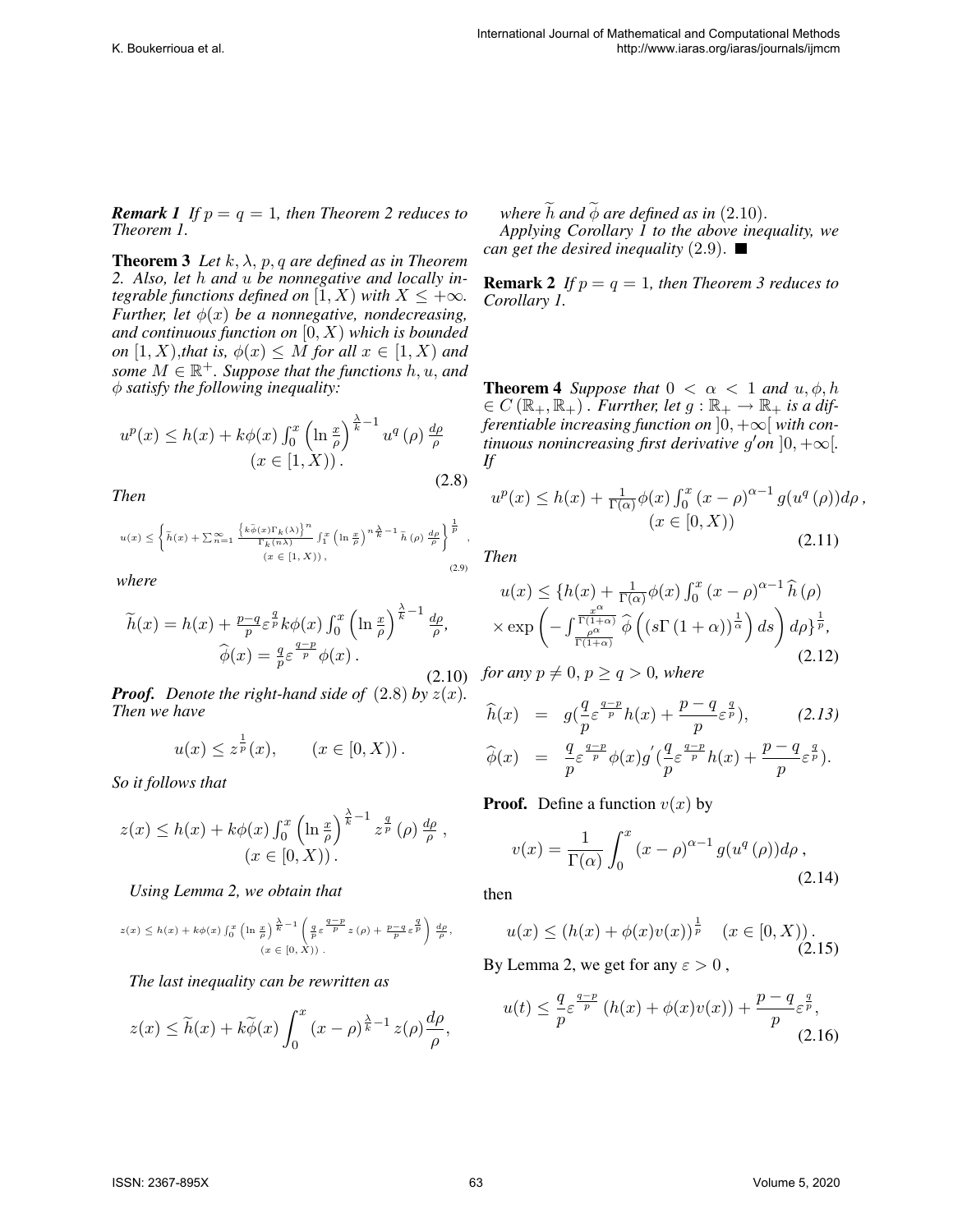Applying Lemma 1 to (2.14) and using (2.16), we *Where* have

$$
D_x^{\alpha}v(x) \le g\left((h(x) + \phi(x)v(x))^{\frac{q}{p}}\right), \quad (2.17)
$$

$$
D_x^{\alpha}v(x) \le g\left(\frac{q}{p}\varepsilon^{\frac{q-p}{p}}\left(h(x) + \phi(x)v(x)\right) + \frac{p-q}{p}\varepsilon^{\frac{q}{p}}\right)
$$
\n(2.18)

Applying the mean value Theorem for the Corollary 3 *Assume that the hypotheses of Theo*function g, then for every  $x \geq y > 0$  there exists rem 4 hold. If  $c \in$  |  $y, x$ [such that

$$
g(x) - g(y) = g'(c)(x - y) \le g'(y)(x - y),
$$

then

$$
\begin{array}{c}D_x^{\alpha}v(x)\leq g(\frac{q}{p}\varepsilon^{\frac{q-p}{p}}h(x)+\frac{p-q}{p}\varepsilon^{\frac{q}{p}})\\+\frac{q}{p}\varepsilon^{\frac{q-p}{p}}g^{'}(\frac{q}{p}\varepsilon^{\frac{q-p}{p}}h(x)+\frac{p-q}{p}\varepsilon^{\frac{q}{p}})\phi(x)v(x),\end{array}
$$

The last inequality can be reformulated as

$$
D_x^{\alpha}v(x) \le \widehat{h}(x) + \widehat{\phi}(x)v(x), \qquad (2.19)
$$

where  $\hat{h}$  and  $\hat{\phi}$  are defined as in (2.13). Using Lemma 3 to (2.19), we get

$$
v(x) \leq \frac{1}{\Gamma(\alpha)} \int_0^x (x - \rho)^{\alpha - 1} \widehat{h}(\rho)
$$
  
 
$$
\times \exp\left\{-\int_{\frac{\rho^\alpha}{\Gamma(1+\alpha)}}^{\frac{x^\alpha}{\Gamma(1+\alpha)}} \widehat{\phi}\left((s\Gamma(1+\alpha))^{\frac{1}{\alpha}}\right) ds\right\} d\rho,
$$
(2.20)

Combining  $(2.20)$  and  $(2.15)$ , we get  $(2.12)$ .

Corollary 2 *Assume that the hypotheses of Theorem 4 hold. If*

$$
u^{p}(x) \leq h(x) + \frac{1}{\Gamma(\alpha)} \phi(x) \int_{0}^{x} (x - \rho)^{\alpha-1} \arctan(u^{q}(\rho)) d\rho
$$
  

$$
(x \in [0, X)),
$$

*Then*

$$
u(x) \leq \left\{ h(x) + \phi(x) \int_0^x (x - \rho)^{\alpha - 1} \widehat{h}(\rho) \right\}
$$

$$
\times \exp\left( - \int_{\frac{\rho^{\alpha}}{\Gamma(1+\alpha)}}^{\frac{x^{\alpha}}{\Gamma(1+\alpha)}} \widehat{\phi}\left( (s\Gamma(1+\alpha))^{\frac{1}{\alpha}} \right) ds \right) d\rho \right\}^{\frac{1}{p}}.
$$

$$
\widehat{h}(x) = \arctan\left(\frac{q}{p}\varepsilon^{\frac{q-p}{p}}h(x) + \frac{p-q}{p}\varepsilon^{\frac{q}{p}}\right)
$$

$$
\widehat{\phi}(x) = \frac{\frac{q}{p}\varepsilon^{\frac{q-p}{p}}\phi(x)}{1 + \left(\frac{q}{p}\varepsilon^{\frac{q-p}{p}}h(x) + \frac{p-q}{p}\varepsilon^{\frac{q}{p}}\right)^2}.
$$

$$
u^{p}(x) \leq h(x) + \frac{1}{\Gamma(\alpha)} \phi(x) \int_0^x (x - \rho)^{\alpha - 1} \log(1 + u^{q}(\rho)) d\rho
$$
  

$$
(x \in [0, X)).
$$

*Then*

$$
u(x) \leq \left\{ h(x) + \phi(x) \int_0^x (x - \rho)^{\alpha - 1} \widehat{h}(\rho) \right\}
$$

$$
\times \exp\left( - \int_{\frac{\rho^{\alpha}}{\Gamma(1+\alpha)}}^{\frac{\Gamma(1+\alpha)}{\Gamma(1+\alpha)}} \widehat{\phi}\left( (s\Gamma(1+\alpha))^{\frac{1}{\alpha}} \right) ds \right) d\rho \right\}^{\frac{1}{p}},
$$

*where*

$$
\hat{h}(x) = \log\left(1 + \frac{q}{p} \varepsilon^{\frac{q-p}{p}} h(x) + \frac{p-q}{p} \varepsilon^{\frac{q}{p}}\right),
$$
  

$$
\hat{\phi}(x) = \frac{\frac{q}{p} \varepsilon^{\frac{q-p}{p}} \phi(x)}{1 + \left(\frac{q}{p} \varepsilon^{\frac{q-p}{p}} h(x) + \frac{p-q}{p} \varepsilon^{\frac{q}{p}}\right)}.
$$

**Theorem 5** *Suppose that*  $0 < \alpha < 1$  *and*  $u, \phi, h$  $\mathcal{L} \in C\left(\mathbb{R}_+,\mathbb{R}_+\right)$ . *Furrther, let*  $S \in C\left(\mathbb{R}_+^2,\mathbb{R}_+\right)$  be a *continuous function such that*

$$
0 \le S(t, x) - S(t, y) \le L(t, y)(x - y), \quad x \ge y \ge 0,
$$
  
for  $t \in [0, X)$ , where  $L : \mathbb{R}_+^2 \to \mathbb{R}_+$  is a continuous  
function. If

$$
u^{p}(x) \leq h(x) + \frac{1}{\Gamma(\alpha)} \phi(x) \int_{0}^{x} (x - \rho)^{\alpha - 1} S(\rho, u^{q}(\rho)) d\rho.
$$
\n(2.22)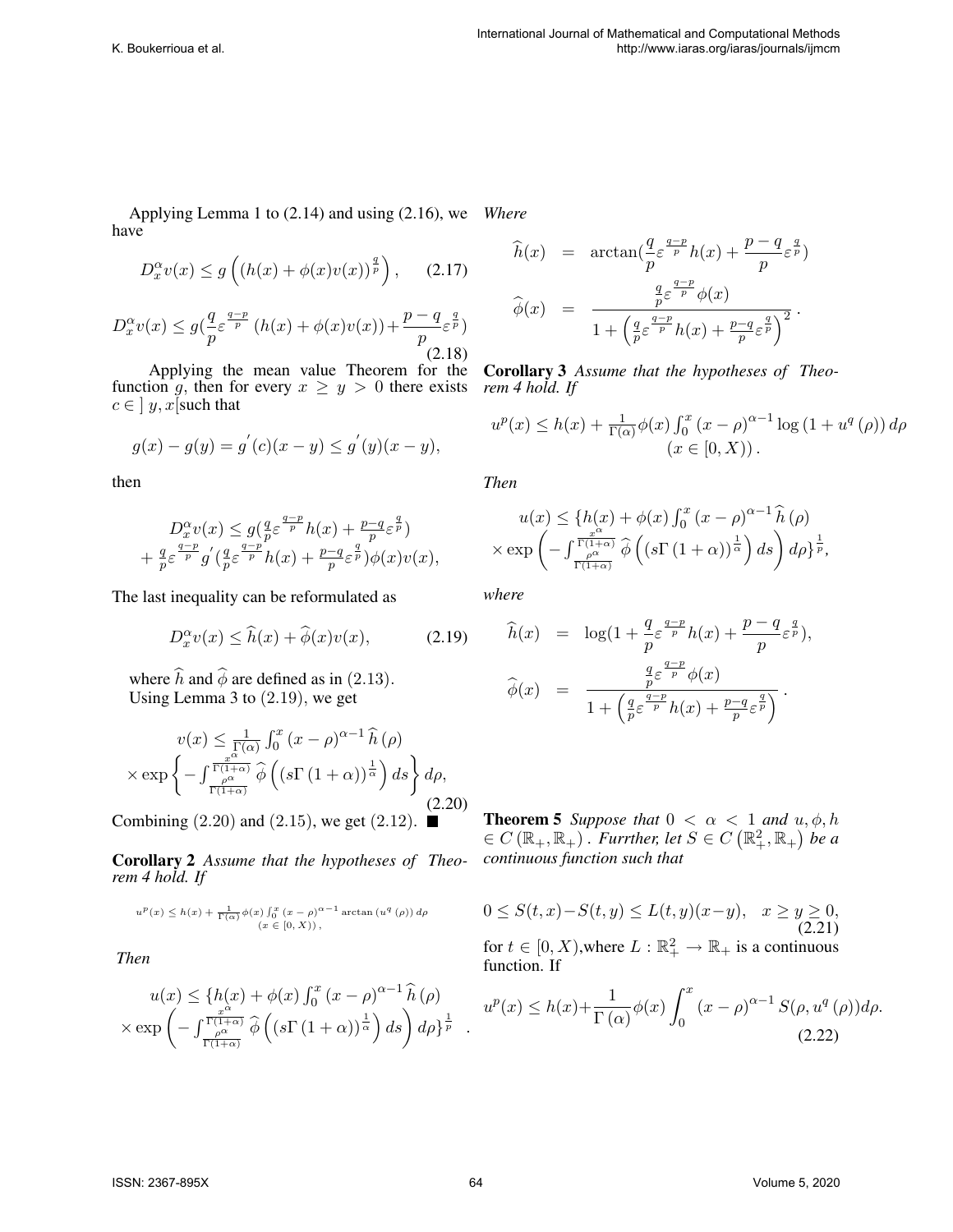#### Then

$$
u(x) \leq \left\{ h_1(x) + \phi_1(x) \frac{1}{\Gamma(\alpha)} \int_0^x (x - \rho)^{\alpha - 1} h_1(\rho) \right\}
$$

$$
\times \exp \left\{ - \int_{\frac{\rho^{\alpha}}{\Gamma(1 + \alpha)}}^{\frac{x^{\alpha}}{\Gamma(1 + \alpha)}} \phi_1 \left( (s\Gamma(1 + \alpha))^{\frac{1}{\alpha}} \right) ds \right\} d\rho \right\}^{\frac{1}{p}},
$$
(2.23)

where

$$
h_1(x) = S\left(x, \frac{q}{p}\varepsilon^{\frac{q-p}{p}}h(x) + \frac{p-q}{p}\varepsilon^{\frac{q}{p}}\right), \qquad (2.24)
$$
  

$$
\phi_1(x) = \frac{q}{p}\varepsilon^{\frac{q-p}{p}}L\left(x, \frac{q}{p}\varepsilon^{\frac{q-p}{p}}h(x) + \frac{p-q}{p}\varepsilon^{\frac{q}{p}}\right)\phi(x).
$$

Proof. Let

$$
z(x) = \frac{1}{\Gamma(\alpha)} \int_0^x (x - \rho)^{\alpha - 1} S(\rho, u^q(\rho)) d\rho
$$

so we can get  $z(0) = 0$ . From  $(2.22)$ , we have

$$
u(x) \le (h(x) + \phi(x)z(x))^{\frac{1}{p}}.
$$
 (2.25)

By Lemma 2 we obtain for any  $\varepsilon > 0$ ,

$$
u^{q}(x) \leq \frac{q}{p} \varepsilon^{\frac{q-p}{p}} \left( h(x) + \phi(x)z(x) \right) + \frac{p-q}{p} \varepsilon^{\frac{q}{p}},\tag{2.26}
$$

By Lemma 1, we have

$$
D_x^{\alpha}z(x) = S(x, u^q(x)).
$$
\n(2.27)

From Lemma 2 and using (2.21),(2.26), one has for any  $\varepsilon > 0$ 

$$
S(x, u^{q}(x)) \leq S(x, (h(x) + \phi(x)z(x))^{\frac{q}{p}})
$$
  
\n
$$
\leq S\left(x, \frac{q}{p}\varepsilon^{\frac{q-p}{p}} (h(x) + \phi(x)z(x)) + \frac{p-q}{p}\varepsilon^{\frac{q}{p}}\right)
$$
  
\n
$$
\leq \frac{q}{p}\varepsilon^{\frac{q-p}{p}} L\left(x, \frac{q}{p}\varepsilon^{\frac{q-p}{p}} h(x) + \frac{p-q}{p}\varepsilon^{\frac{q}{p}}\right) \phi(x)z(x)
$$
  
\n
$$
+ S\left(x, \frac{q}{p}\varepsilon^{\frac{q-p}{p}} h(x) + \frac{p-q}{p}\varepsilon^{\frac{q}{p}}\right).
$$
\n(2.28)

From  $(2.27)$  and  $(2.28)$ , we have

$$
D_x^{\alpha} z(x) \leq \frac{q}{p} \varepsilon^{\frac{q-p}{p}} L\left(x, \frac{q}{p} \varepsilon^{\frac{q-p}{p}} h(x) + \frac{p-q}{p} \varepsilon^{\frac{q}{p}}\right) \phi(x) z(x) + S\left(x, \frac{q}{p} \varepsilon^{\frac{q-p}{p}} h(x) + \frac{p-q}{p} \varepsilon^{\frac{q}{p}}\right) = h_1(x) + \phi_1(x) z(x),
$$
\n
$$
(2.29)
$$

where  $h_1(x)$ ,  $\phi_1(x)$  are defned as in (2.24).

By Lemma 3, we get

$$
z(x) \le \frac{1}{\Gamma(\alpha)} \int_0^x (x - \rho)^{\alpha - 1} h_1(\rho) \exp\left\{-\int_{\frac{\rho^{\alpha}}{\Gamma(1 + \alpha)}}^{\frac{x^{\alpha}}{\Gamma(1 + \alpha)}} \phi_1 \left( (s\Gamma(1 + \alpha))^\frac{1}{\alpha} \right) ds \right\} d\rho.
$$
  
Combining (2.30) and (2.25), we get (2.23).

**Theorem 6** *Suppose that*  $0 < \alpha < 1$  *and*  $u, \phi, h$  $\epsilon \in C(\mathbb{R}_+,\mathbb{R}_+).$ *Furrther, let*  $g:\mathbb{R}_+ \to \mathbb{R}_+$  *belongs to class*  $\mathfrak F$  *(see Definition 3), and*  $h(t)$  *be nondecreasing function in* [0, X). *If*

$$
u(x) \le h(x) + \frac{1}{\Gamma(\alpha)} \phi(x) \int_0^x (x - \rho)^{\alpha - 1} g(u(\rho)) d\rho
$$
  

$$
(x \in [0, X))
$$
\n(2.31)

*Then*

$$
u(x) \le h(x) \left\{ \Omega_n^{-1} \left[ \Omega \left( 2^{n-1} \right) + \frac{1}{n} (1 - e^{-nx}) K_{n,m} \phi^n(x) \right] \right\}^{\frac{1}{n}},
$$
  
0 \le x \le X\_1 < X, (2.32)

*where*

$$
\alpha = \frac{1}{1+z}, z > 0, n = \frac{1}{\alpha} + r = 1 + z + r,
$$
  
\n
$$
m = \frac{1+z+r}{z+r}, r > 0, \Omega_n(v) = \int_{v_0}^{v} \frac{d\sigma}{g^n(\sigma^{\frac{1}{n}})},
$$
  
\n(2.33)

*and*

$$
K_{n,m} = 2^{n-1} \left\{ \frac{1}{\Gamma(\alpha)} \frac{e^{mx}}{m^{1-\beta m}} \Gamma(1-\beta m) \right\}^{\frac{n}{m}},
$$
  

$$
\beta = 1 - \alpha = \frac{z}{1+z},
$$
 (2.34)

*and*  $X_1 > 0$  *is such that* 

$$
\left[\Omega\left(2^{n-1}\right) + \frac{1}{n}(1 - e^{-nx})K_{n,m}\phi^{n}(x)\right] \in Dom\left(\Omega_{n}^{-1}\right),
$$
  

$$
x \in [0, X_{1}]
$$
 (2.35)

*Proof. The inequality* (2.31) *can be rewritten as*

$$
\frac{u(x)}{h(x)} \le 1 + \frac{1}{h(x)} \frac{1}{\Gamma(\alpha)} \phi(x) \int_0^x (x - \rho)^{\alpha - 1} g(u(\rho)) d\rho
$$
  
Since  $h(x)$  is nondecreasing function, we get\n
$$
(2.36)
$$

$$
\frac{u(x)}{h(x)} \leq 1 + \frac{1}{\Gamma(\alpha)} \phi(x) \int_0^x \frac{1}{h(\rho)} \left[ \left( x - \rho \right)^{\alpha - 1} g(u(\rho)) \right] d\rho.
$$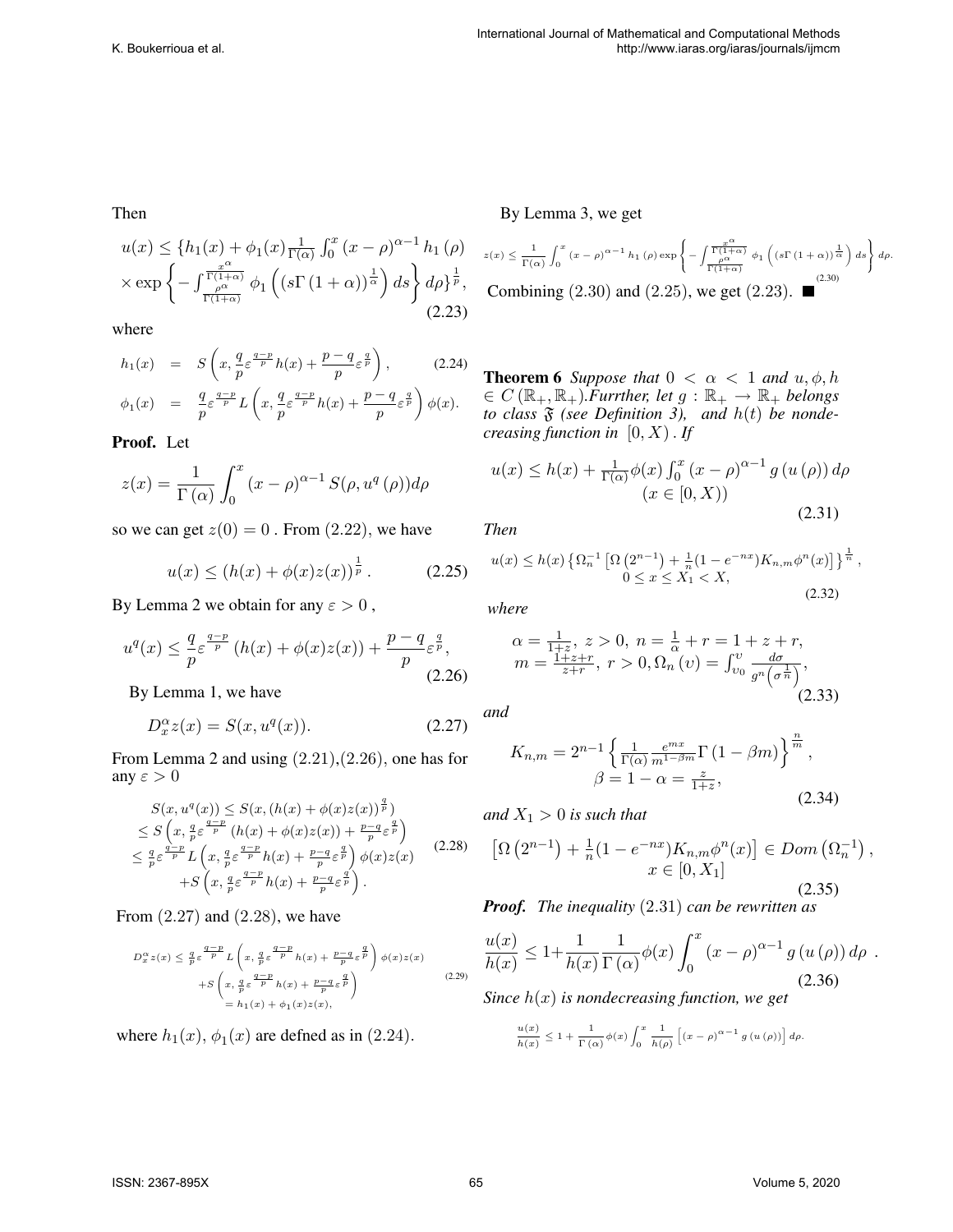Let 
$$
z(x) = \frac{u(x)}{h(x)}
$$
. Since g belongs to class  $\mathfrak{F}$ , one has

$$
z(x) \le 1 + \frac{1}{\Gamma(\alpha)} \phi(x) \int_0^x \left[ (x - \rho)^{\alpha - 1} g(z(\rho)) \right] d\rho.
$$
\n(2.37)

*Obviously*  $\frac{1}{m} + \frac{1}{n} = 1$ *. Using the Höder inequality we obtain from* (2.37)

 $z(x) \leq 1 + \frac{1}{\Gamma(\alpha)} \phi(x) \int_0^x \left[ (x - \rho)^{\alpha - 1} e^{\rho} e^{-\rho} g(x(\rho)) \right] d\rho$  $\leq 1 + \frac{1}{\Gamma(\alpha)}\phi(x)\left[\int_0^x (x-\rho)^{-\beta m} e^{m\rho} d\rho\right]^{\frac{1}{m}} \left[\int_0^x e^{-n\rho} g\left(z(\rho)\right)^n d\rho\right]^{\frac{1}{n}}.$ (2.38)  $Since (A + B)^n \leq 2^{n-1} (A^n + B^n)$  *holds for any*  $A \geq 0, B \geq 0$  and

$$
\int_0^x (x - \rho)^{-\beta m} e^{m\rho} d\rho \leq \frac{e^{mx}}{m^{1-\beta m}} \Gamma(1 - \beta m),
$$

 $1 - \beta m = \frac{r}{(1+z)(z+r)} > 0$ , we obtain from (2.38) *that*

$$
z^{n}(x) \le 2^{n-1} + K_{n,m} \phi^{n}(x) \int_{0}^{x} e^{-n\rho} g^{n}(z(\rho)) d\rho.
$$

Let  $x^* \in [0, x]$  *be a positive constant chosen, we get* 

$$
z^{n}(x) \le 2^{n-1} + K_{n,m} \phi^{n}(x^{*}) \int_{0}^{x} e^{-n\rho} g^{n}(z(\rho)) d\rho,
$$
\n(2.39)

*where*  $K_{n,m}$  *is defined by*  $(2.34)$  *. Let*  $G(x)$  *be the right-hand side of the inequality* (2.39). *Then*  $z(x) \leq G^{\frac{1}{n}}(x)$  and this yields  $g^{n}(z(x)) \leq$  $g^{n}\left(G^{\frac{1}{n}}\left(x\right)\right)$  . From  $(2.39)$  , we obtain

$$
\frac{G'(x)}{g^n\left(G^{\frac{1}{n}}(x)\right)} \le \frac{K_{n,m}\phi^n(x^*)e^{-nx}g^n\left(z(x)\right)}{g^n\left(G^{\frac{1}{n}}(x)\right)},
$$

*i.e.,*

$$
\frac{d}{dx} \int_0^{G(x)} \frac{d\sigma}{g^n \left(\sigma^{\frac{1}{n}}\right)} \leq K_{n,m} e^{-nx} \phi^n(x^*),
$$

*or*

$$
\frac{d}{dx}\Omega_n(G(x)) \leq K_{n,m}e^{-nx}\phi^n(x^*),
$$

*where*  $\Omega_n$  *is defined by* (2.33).

Integrating this inequality from  $0$  to  $x$ , we obtain

$$
\Omega_n(z(x)^n) \leq \Omega_n(z^{n-1}) + \phi^n(x^*) K_{n,m} \int_0^x e^{-n\rho} d\rho,
$$
\n(2.40)

Letting  $x = x^*$  in (2.40) and considering  $x^* > 0$  is arbitary, after substituting  $x^*$  with x, we get

$$
\Omega_n(z(x)^n) \leq \Omega_n(z^{n-1}) + \phi^n(x)K_{n,m} \int_0^x e^{-n\rho} d\rho.
$$
\n(2.41)

Then

$$
z(x) \leq \left\{ \Omega_n^{-1} \left[ \Omega \left( 2^{n-1} \right) + \frac{1}{n} (1 - e^{-nx}) K_{n,m} \phi^n(x) \right] \right\}^{\frac{1}{n}}.
$$
\n(2.42)

This completes the proof of Theorem 6.

# 3 Applications

In this section, we present some applications of the inequalities (2.11) in Theorem 4 for studying the boundedness and uniqueness of certain fractional integral equation with the Riemann Liouville (R-L) fractional operator. Consider the following fractional integral equation:

$$
u^{p}(x) = h(x) + I^{\alpha}(F(x, u(x))), \qquad (3.1)
$$

where  $0 < \alpha < 1$ ,  $p \ge 1$  and  $F \in C(\mathbb{R} \times \mathbb{R}, \mathbb{R})$ ,  $h \in C(\mathbb{R}, \mathbb{R})$ .

**Example 1** Assume that  $F(x, u(x))$  satisfies

$$
|F(x, u)| \le \phi(x)g(|u|), \tag{3.2}
$$

where  $g, \phi$  are defined as in Theorem 4, and  $\phi(x)$ is nondecreasing function in  $x \geq 0$ , then we have the following estimate for  $u(x)$ 

$$
|u(x)| \leq \{|h(x)| + \frac{1}{\Gamma(\alpha)}\phi(x)\int_0^x (x-\rho)^{\alpha-1}\hat{h}(\rho) \times \exp\left(-\int_{\frac{\rho^{\alpha}}{\Gamma(1+\alpha)}}^{\frac{x^{\alpha}}{\Gamma(1+\alpha)}}\hat{\phi}\left((s\Gamma(1+\alpha))^{\frac{1}{\alpha}}\right)ds\right) d\rho\}^{\frac{1}{p}},
$$
\n(3.3)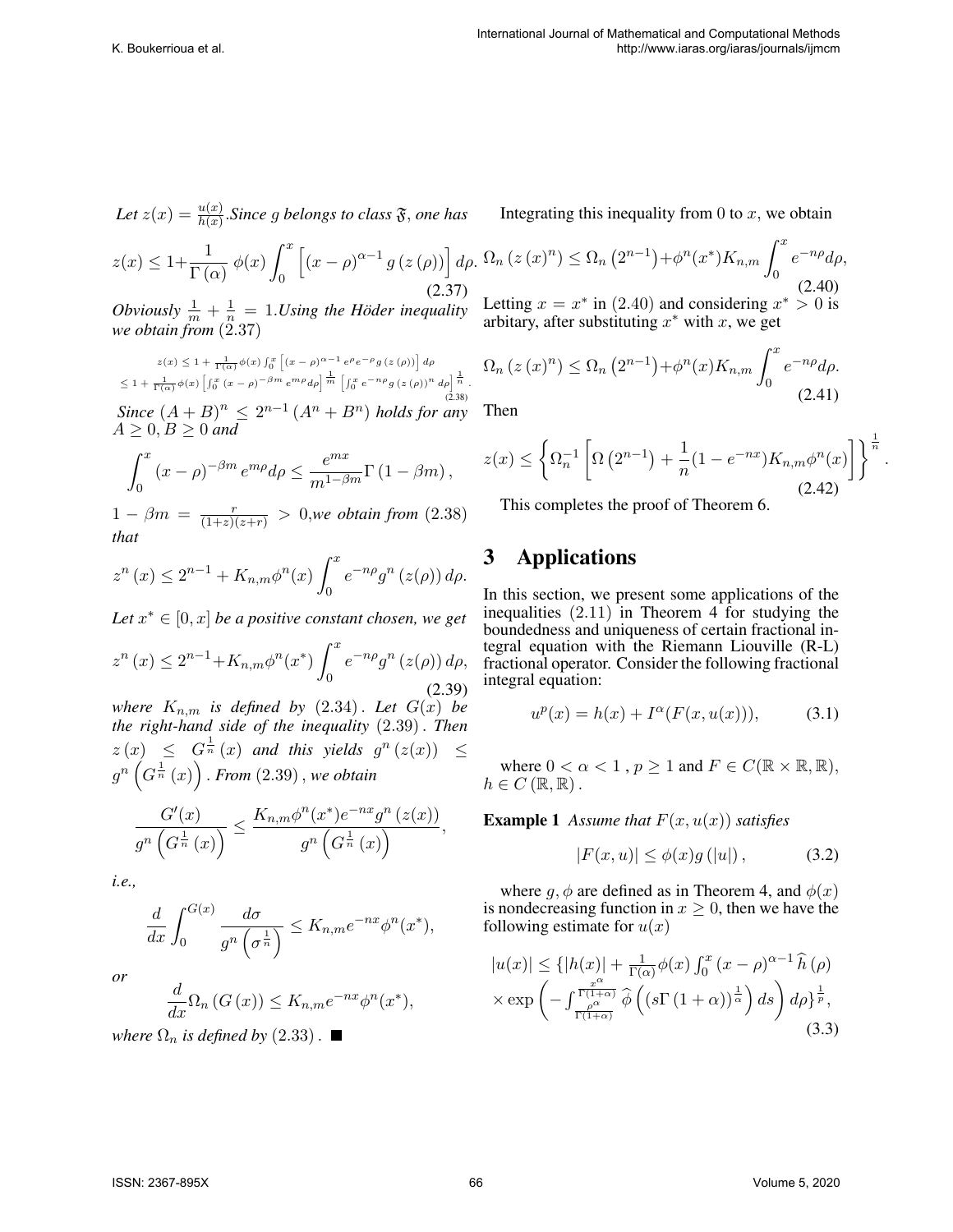where

$$
\hat{h}(x) = g(\frac{1}{p}\varepsilon^{\frac{1-p}{p}} |h(x)| + \frac{p-1}{p}\varepsilon^{\frac{1}{p}}) \qquad (3.4)
$$
  

$$
\hat{\phi}(x) = \frac{1}{p}\varepsilon^{\frac{1-p}{p}} g'(\frac{1}{p}\varepsilon^{\frac{1-p}{p}} |h(x)| + \frac{p-1}{p}\varepsilon^{\frac{1}{p}}).
$$

**Proof.** According to Definition 1, from  $(3.1)-(3.2)$ ,

we have

$$
u^{p}(x) = h(x) + \frac{1}{\Gamma(\alpha)} \int_{0}^{x} (x - \rho)^{\alpha - 1} (F(\rho, u(\rho)) d\rho,
$$
\n(3.5)

$$
|u^{p}(x)| \le |h(x)| + \frac{1}{\Gamma(\alpha)} \int_{0}^{x} (x - \rho)^{\alpha - 1} |(F(\rho, u(\rho))| d\rho,
$$
\n(3.6)

$$
|u^p(x)| \le |h(x)| + \frac{1}{\Gamma(\alpha)} \int_0^x (x - \rho)^{\alpha - 1} \phi(\rho) g |u(\rho)| d\rho,
$$

taking into account that  $\phi$  is nondecreasing function, we get

$$
|u^p(x)| \le |h(x)| + \frac{\phi(x)}{\Gamma(\alpha)} \int_0^x (x-\rho)^{\alpha-1} g(|u(\rho)|) d\rho.
$$

Letting  $q = 1$ , and applying Theorem 4, we get the desired estimate in  $(3.3)$ .

Example 2 *Assume that*

$$
|F(x, u) - F(x, \overline{u})| \le \phi(x)g(|u - \overline{u}|), \quad (3.7)
$$

*where* q *is defined as in Theorem 4 such that*  $q(0)$  = 0 *and*  $\phi(x)$  *is nondecreasing functions in*  $x \geq 0$ . *Then equation* (3.1) *has a unique solution.*

*Proof.* Suppose  $u(x)$ ,  $\overline{u}(x)$  are two solutions of *equation* (3.1), *then we have*

$$
u(x) = h(x) + \frac{1}{\Gamma(\alpha)} \int_0^x (x - \rho)^{\alpha - 1} F(\rho, u(\rho)) d\rho,
$$
  

$$
\overline{u}(x) = h(x) + \frac{1}{\Gamma(\alpha)} \int_0^x (x - \rho)^{\alpha - 1} F(\rho, \overline{u}(\rho)) d\rho,
$$

#### *Furthermore,*

$$
u(x) - \overline{u}(x) = \frac{1}{\Gamma(\alpha)} \int_0^x (x - \rho)^{\alpha - 1} \left[ F(\rho, u(\rho)) - F(\rho, \overline{u}(\rho)) \right] d\rho,
$$

*which implies*

$$
|u(x) - \overline{u}(x)| \le \frac{1}{\Gamma(\alpha)} \int_0^x (x-\rho)^{\alpha-1} \phi(\rho) g\left(|u(\rho) - \overline{u}(\rho)|\right) d\rho.
$$

*Taking into account that*  $\phi$  *is nondecreasing function, we get*

$$
|u(x) - \overline{u}(x)| \le \frac{\phi(x)}{\Gamma(\alpha)} \int_0^x (x-\rho)^{\alpha-1} g\left(|u(\rho) - \overline{u}(\rho)|\right) d\rho.
$$
\n(3.8)

*Through a suitable application of Theorem 4 to*  $(3.8)$  (*with*  $p = q = 1$ ), *we obtain that*  $|u(x) - \overline{u}(x)| \leq 0$ , *which implies*  $u(x) = \overline{u}(x)$ .

## References

- [1] R. Bellman, The stability of solutions of linear differential equations,"Duke Mathematical Journal,vol.10, pp.643–647, 1943.
- [2] K. Boukerrioua, D. Diabi and T.Chiheb, Further nonlinear integral inequalities in two independent variables on time scales and their applications. Malaya J. Mat. 5 (2017), no. 1, 109– 114.
- [3] K. Boukerrioua, D. Diabi and B. Kilani, On some new generalizations of certain Gamidov integral inequalities in two independent variables and their applications. Facta Universitatis (Niš) Ser. Math. Inform. Vol. 33, No  $3$  (2018), 467-479.
- [4] K. Boukerrioua, I. Meziri and T. Chiheb, Some Refinements of certain Gamidov integral inequalities On time scales and applications,Kragujevac Journal of mathematics. 42(1) (2018), 131–152.
- [5] U. D. Dhongade, S. G. Deo, Some generalizations of Bellman-Bihari integral inequalities, J. Math. Anal. Appl. 44 (1973), 218–226.
- [6] R. Diaz and E. Pariguan, On hypergeometric functions and k-Pochhammer symbol, Divulg. Mat. 15(2) (2007), 179-192.
- [7] F.C. Jiang, F.W. Meng, Explicit bounds on some new nonlinear integral inequalities with delay, J. Comput. Appl. Math. 205 (2007) 479– 486.